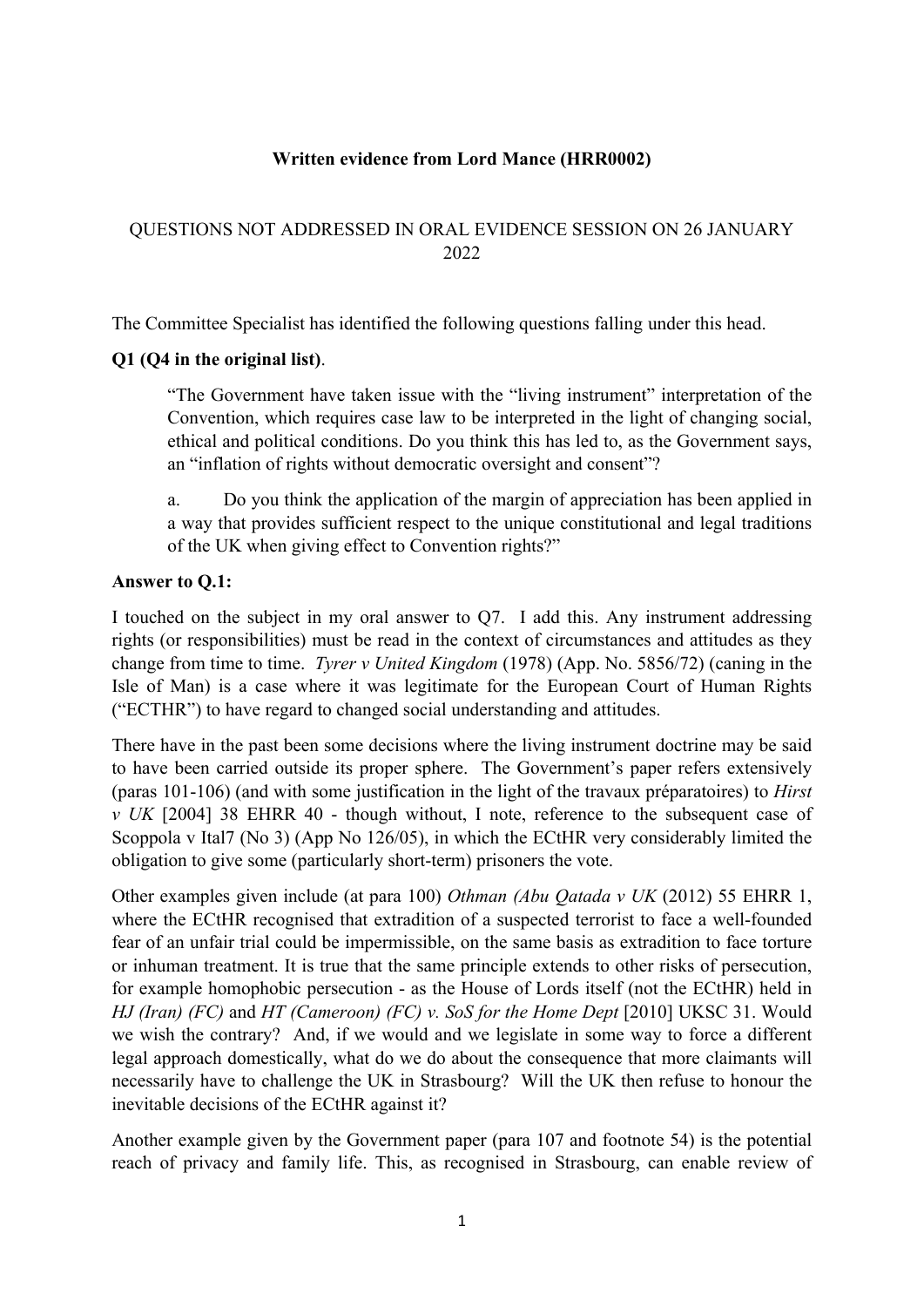decisions in the area of "environmental policy", where personal interests are sufficiently seriously and disproportionately impacted. The Government paper refers in this connection to *Hatton v UK* (2003) 37 EHRR 28 and *Powell and Rayner v UK* (1990) 12 EHRR 355. There are both decisions relating to Heathrow. But the paper does not mention that the ECtHR held in *Powell and Rayner* that it had no jurisdiction and that it dismissed the claim in *Hatton* on the ground that there had been a proper balancing of interests.

Footnote 54 goes on to say that "subsequent litigation under the Convention has argued for an even wider inclusion of environmental policy in Article 8", citing the Dutch Supreme Court decision of *Urgenda v Staat der Nederlanden*<sup>1</sup> and an ongoing application by six Portuguese complainants against all EU Member States in *Duarte Agostinho v Portugal* (App No  $39371/20$ ). But what is decided in The Netherlands<sup>2</sup> or argued in Strasbourg is no guide to what the ECtHR would decide.

There are, inevitably, areas where the scope of Convention rights, as elucidated in Strasbourg or indeed domestically, may be open to criticism. An example is the ECtHR's expansion of the jurisdictional scope of the Convention so as to require an Article 2 investigation into respect of Iraqi civilian deaths involving British soldiers - *Al-Skeini v United Kingdom* (2011) (App No 55721/07). That was a matter of jurisdiction, the scope of which (it can fairly be said) should depend on what the States parties to the Convention must have contemplated and intended. The ECtHr could in some areas have been more restrained - for example when it extended the Article 2 and 3 ancillary duties to investigate outside the sphere of situations where state actors may have been involved: see e.g. *Commissioner of Metropolitan Police v DSD (the Warboys case)* [2018] UKSC 11.

Viewed as a whole, however, the Convention and its jurisprudence are a force for good internationally and domestically - a view which the Government is not understood to challenge, since it does not intend any fundamental change at either level. Presumably the basic aim of the Human Rights Act remains, as far as possible to assimilate ECtHR and domestic jurisprudence, and to avoid the UK being challenged in Strasbourg for its inability to implement or non-implementation of rights recognised by the ECtHR. If so, the reality is probably that any points of friction can only be forestalled or addressed to the extent that this can be achieved by working with the ECtHR, as the Brighton/Copenhagen process has done, and influencing the ECtHR, as UK domestic court decisions undoubtedly do,

**As to Sub-question (a)**, I answer unhesitatingly that the ECtHR has in recent years been punctilious in its recognition of the importance of subsidiarity and of the margin of appreciation: see the first paragraph of my oral answer to Q4.

The Government paper also recognises this in paras 180-181. This makes it doubly questionable whether it is necessary or sensible to propose any radical legislative intervention at the domestic level, which would either mean nothing in view of the ECtHR's more sensitive current approach to subsidiarity and the margin of appreciation, or, if the

<sup>1</sup> Which can be found at [https://www.urgenda.nl/wp-content/uploads/ENG-Dutch-Supreme-Court-Urgenda-v-](https://www.urgenda.nl/wp-content/uploads/ENG-Dutch-Supreme-Court-Urgenda-v-Netherlands-20-12-2019.pdf)[Netherlands-20-12-2019.pdf](https://www.urgenda.nl/wp-content/uploads/ENG-Dutch-Supreme-Court-Urgenda-v-Netherlands-20-12-2019.pdf)

 $2$  Netherlands law also appears to recognise far wider tortious responsibility than exists under the "neighbourhood principle" which applies in English law: see *Milieudefensie et al v Royal Dutch Shell* https://en.wikipedia.org/wiki/Milieudefensie\_et\_al\_v\_Royal\_Dutch\_Shell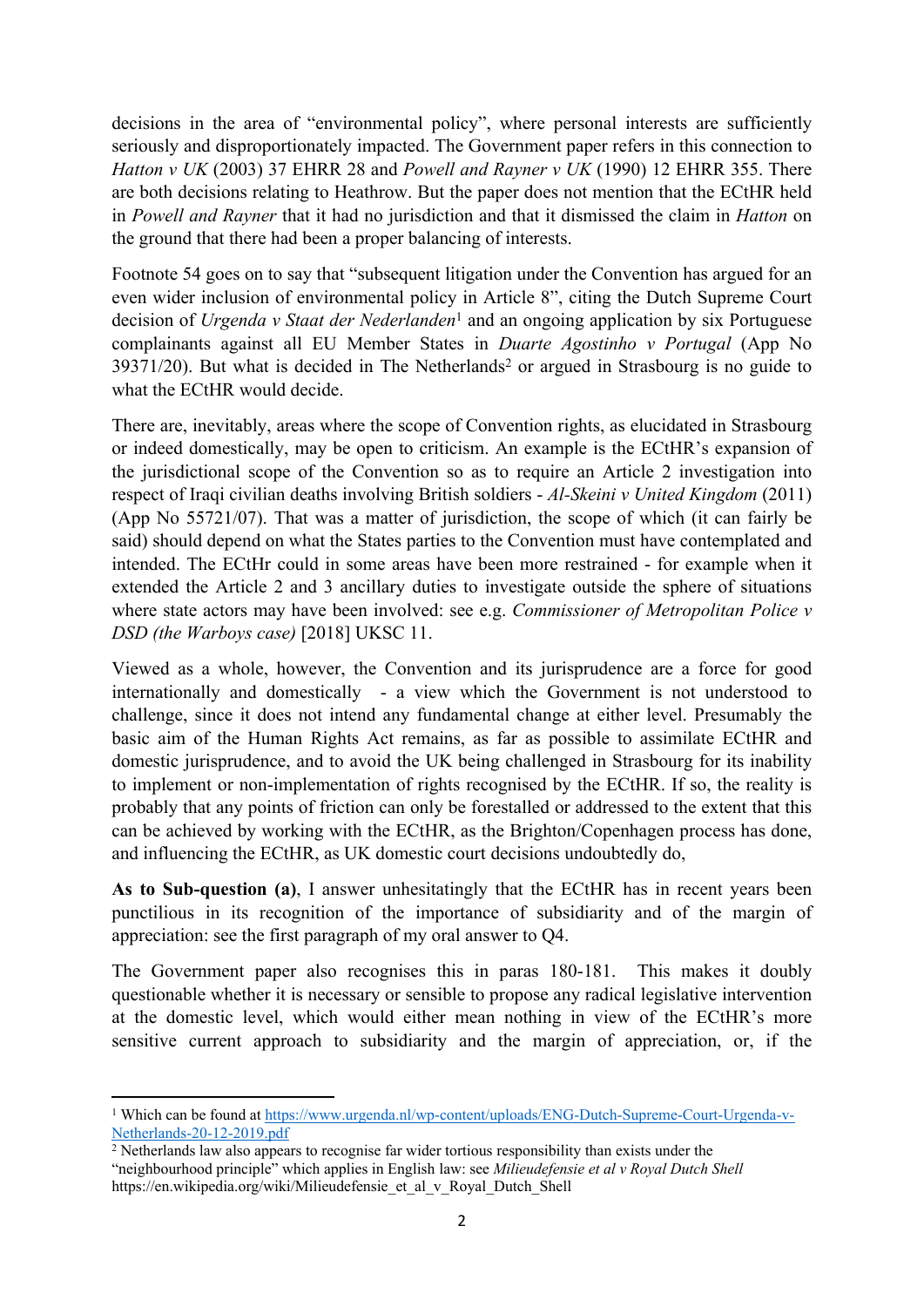intervention sought to restrict even further the possibility of successful review in Strasbourg, would, once again, open up gaps between ECtHR and domestic outcomes.

As concrete examples of the ECtHR's restraint, see:

*Austin v UK* (2012) (Apps 39692/09, etc) (police kettling upheld),

*Animal Rights Defenders v UK* (2013) 57 EHRR 21 (ban on political advertising upheld - a case which is also a very good example of the influence in Strasbourg of UK court decisions and reasoning - i.e. of fruitful dialogue), and

*McDonald v UK* (2014) 60 EHRR 1 (local authority entitled to withdraw funding for night time carer).

### **Q2 (Q8 in original list|**

"Would the Government's draft clauses amending section 2 impact the UK's obligation to give effect to and abide by the final judgments of the Strasbourg court in Article 46(1) of the Convention?

a. The Government is also proposing changes to how the UK Government involves Parliament in responding to adverse Strasbourg judgments generally. It would seek to have a better system for informing Parliament of adverse judgments, and would potentially organise motions within Parliament. Do you think the process is in need of reform? If so, how? How could such a system be devised without offending Article IX Bill of Rights 1689?"

#### **Answer to Q2:**

The obligation to give effect to and abide by final judgments of the ECtHR is and takes effect as an obligation at the international legal level only. So it would not be affected. What the Government's proposals may intend, and might cause, is a greater gap between the domestic and the international legal positions, meaning that there would be more circumstances in which the two would, as with prisoner voting, remain apart.

**As to Sub-question (a)**, it would seem sensible for Parliament to be kept au fait in relation to adverse judgments of the ECtHR against the UK, to monitor the Government's proposed response and, in an appropriate case, maybe also to be able to call for a debate if and when the Government did not react to change domestic law, when it was domestic law that was found wanting in Strasbourg.

I do not see an Article XI Bill of Rights problem here.

#### **Q3 (Q9 in the original list):**

"The IHRAR Panel considered, but did not recommend, clarifying in statute matters that fall outside the institutional competence of the UK courts – however the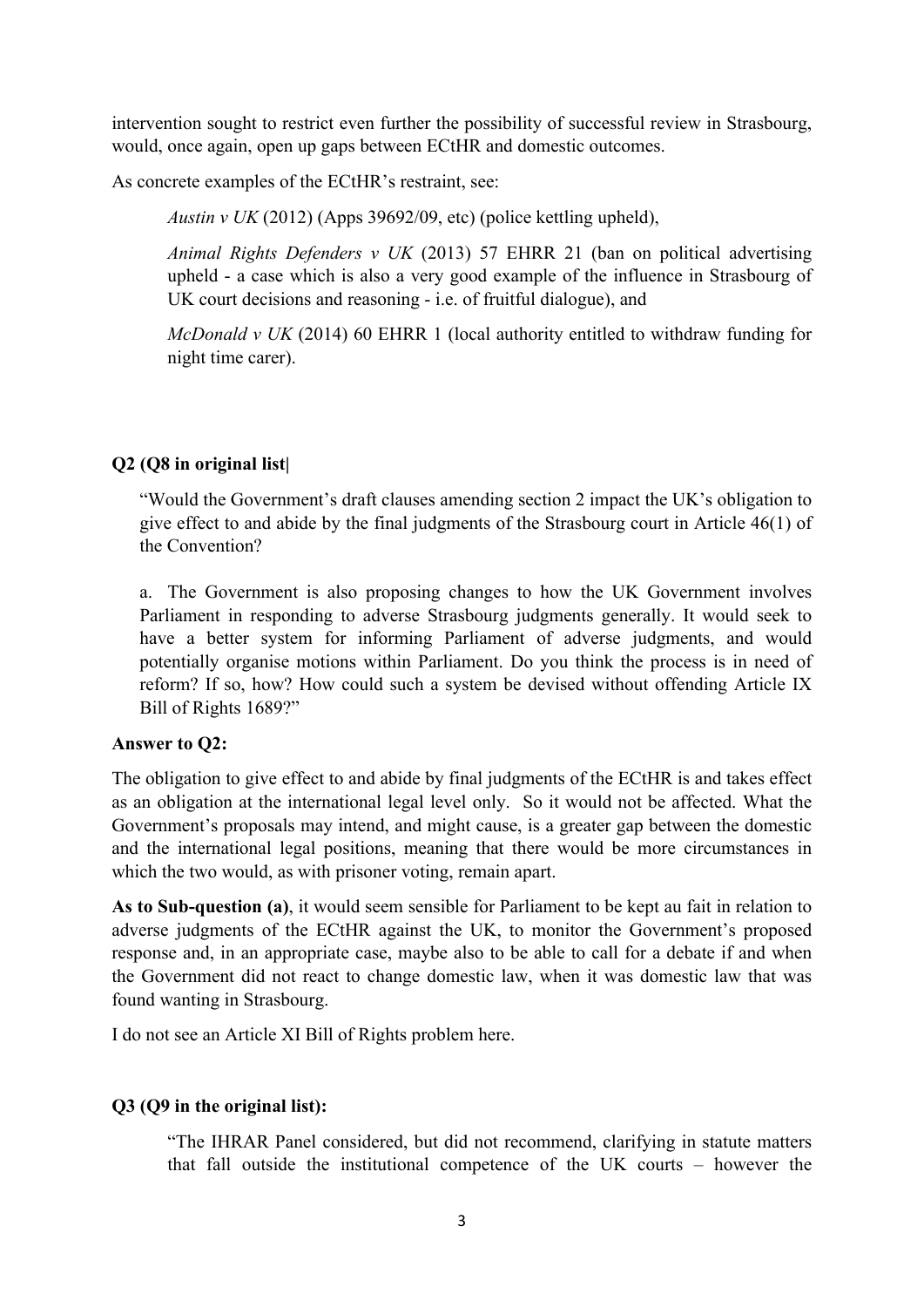Government is seeking views on this proposal. Do you think there is a case for replacing the doctrine of judicial restraint with a statute clarifying matters that would fall outside the institutional competence of the UK courts? What would be the risks and unintended consequences of such an approach?"

Such a case was for good reason rejected by the IHRAR Panel. It is revived in a brief paragraph - number 201 - of the Government paper, but this does not make clear precisely what is in mind. The Government paper cites in a footnote para 32(d) of Chapter 3 of the IHRAR Panel report, which addresses the Supreme Court decision in *R (Nicklinson) v Minister of Justice* [2014] UKSC 38 (assisted dying), where the writer was one of the members of the Court. In para 32(d) the IHRAR Panel speaks in extremely positive terms about the "care", "restraint" and "careful focus …. on institutional competence" demonstrated by the Supreme Court in *Nicklinson*. That itself suggests a picture which needs no legislative attention.

However the matter goes further. The Supreme Court's most recent judgments in *R (AB) v SoS for Justice* [2021] UKSC 28 and *R (Elan-Cane) v SoS for the Home Dept* [2021] UKSC 56<sup>3</sup> mean that it is much less likely now that a case such as *Nicklinson* could in future reach the Supreme Court. That is because those two recent judgments now hold that it is not open to domestic courts to treat conduct, if it would be regarded as within the margin of appreciation by the ECtHR in Strasbourg, as conflicting with the Convention rights as enacted domestically.

In consequence, Chapter 3 of the IHRAR Panel report - which is very positive about the prior jurisprudence represented by the statements in *re P* (or *re G*) *(Adoption: Unmarried Couple)<sup>4</sup>* may be regarded as history. Other examples of issues which would now be less likely to come before the courts following the Supreme Court's recent judgments include adoption by unmarried couples (i.e. *re G* itself) or abortion (*In re Northern Ireland Human Rights Commission* [2018] UKSC 27).

The other paras of the IHRAR Report cited by the Government paper are paras 62-64, where the IHRAR was considering but rejected the possibility of "codify[ing] the current principles that the UK Courts apply". It said that the meaning of any such principles might well have to be specified at a standard of generality which would be too high to be beneficial.

The IHRAR's reasons are compelling. Judicial restraint, or the recognition of the institutional competence of the other organs of the State, responds to the particular circumstances of each case. An attempt to codify by statute in advance and without being able to envisage and cater for all the many different circumstances or sets of fact that may arise would fetter the exercise by the courts of their basic role of elucidating the common law and adjudicating upon the merits of disputes in the light of their particular facts. Such a statute, if it had any effect at all, would prevent the courts from giving effect to what would, apart from the statute, have been the law  $5$ 

<sup>3</sup> Rejecting statements by Lord Hoffmann, Lady Hale and the writer in *re P (or re G) (Adoption: Unmarried Couple)* [2008] UKHL 38; [2009] 1 AC 173.

<sup>4</sup> Including by the writer: see footnote 3 above.

<sup>5</sup> The writer discloses that he has lectured and expressed views in the present area of discussion, under the general heading of Justiciability: see e.g. the 40<sup>th</sup> Annual F A Mann lecture given in 2017 to be found at <https://www.supremecourt.uk/docs/speech-171127.pdf>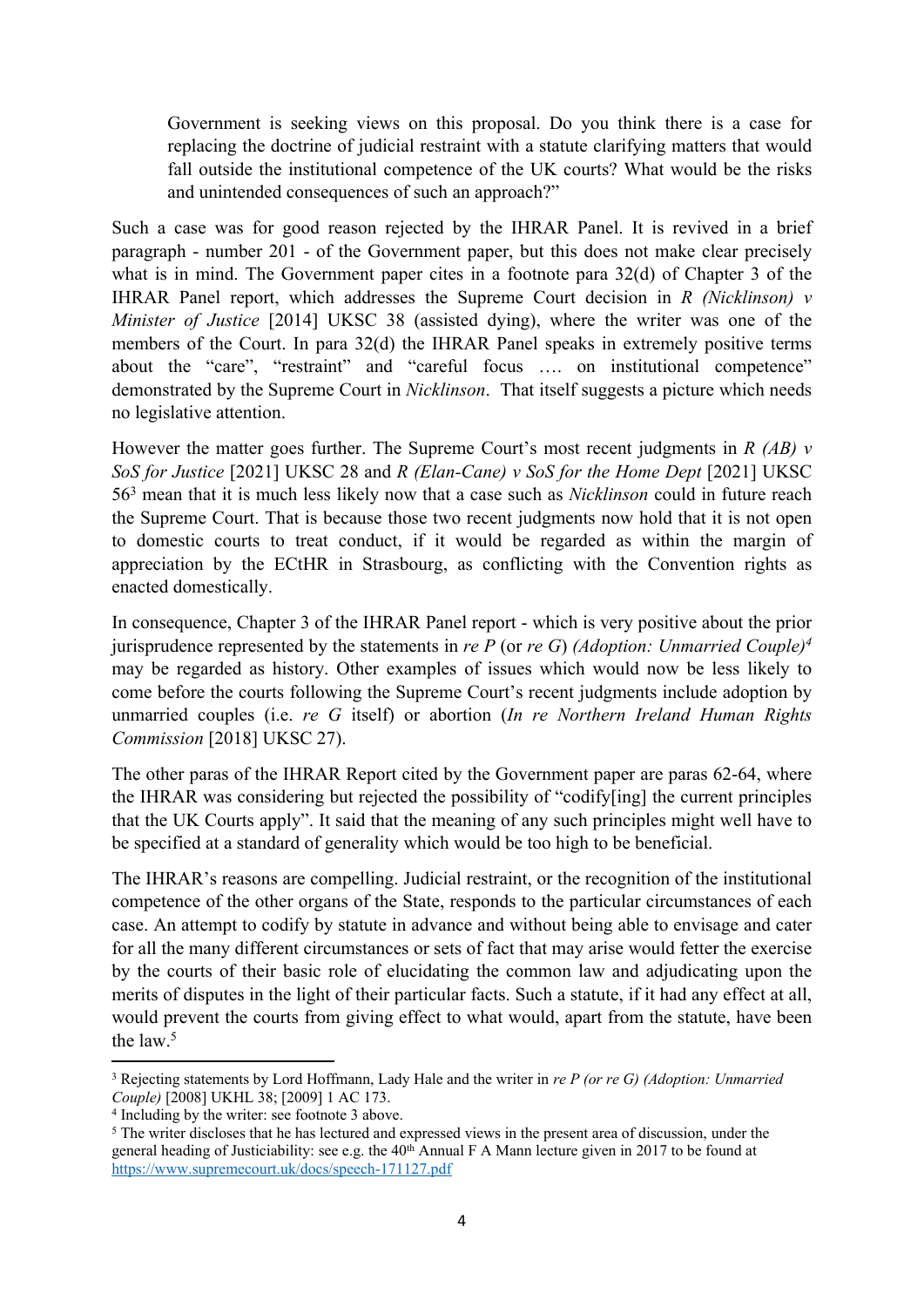Paragraph 201 of the Government paper refers to "areas such as national security, diplomatic relations, resource allocation or where there is no social consensus" and to a statute "clarifying the matters that fall outside the institutional competence of the UK courts". If that is canvassing the possibility of passing of a statute stating simply (for example) that "any court before which there comes a matter of national security, diplomatic relations, resource allocation or where there is no social consensus shall decline jurisdiction", that would be a crude instrument, capable of generating both arguments as to the scope of its application and injustice. It would be the opposite of a nuanced or balanced measure., It would in all likelihood give rise to repeated and successful challenges in Strasbourg on grounds that it restricted access to justice..

It would also freeze the law, and undermine its role, which is (as the very existence of the common law itself witnesses) to respond to situations and perceptions as they change. Take for example the situation in the 1970s, when there was a strong argument that the royal prerogative, particularly in the area of national security, should, as such, be an entire "no-go area" for courts. Had that been enacted in statute, the House of Lords would have been unable to hold that the Government's decision to ban trade-union membership or to take any other action in relation to GCSQ employees was potentially judicially reviewable. In the event, the House of Lords held that the royal prerogative was and is, in appropriate circumstances, reviewable: *Council of Civil Service Unions v Minister for the Civil Service* [1985] AC 374. But, having taken this now uncontroversial step, it went on to recognise the importance of GCSQ for national security, and upheld the ban in that light. That is a sound illustration of how mutual institutional respect operates.

Or take a famous dictum (by only one of the members of the House: Lord Roskill) in the *Civil Service Union* case, suggesting "as at present advised" various types of exercise of the royal prerogative, where judicial review might still be inconceivable. He said:

"But I do not think that that right of challenge can be unqualified. It must, I think, depend upon the subject matter of the prerogative power which is exercised. Many examples were given during the argument of prerogative powers which as at present advised I do not think could properly be made the subject of judicial review. Prerogative powers such as those relating to the making of treaties, the defence of the realm, the prerogative of mercy, the grant of honours, the dissolution of Parliament and the appointment of ministers as well as others are not, I think susceptible to judicial review because their nature and subject matter are such as not to be amenable to the judicial process. The courts are not the place wherein to determine whether a treaty should be concluded or the armed forces disposed in a particular manner or Parliament dissolved on one date rather than another."

Had Lord Roskill's view regarding the prerogative of mercy been the last word, enshrined in a statute, *R v Secretary of State for the Home Department (ex p Bentley)* [1994] QB 349 could not have been decided as it was. The Court of Appeal would not have been able (as it did) to correct the error of the Home Secretary who had concluded that Bentley should not have been hanged, but had refused a posthumous pardon under the mistaken belief that such a pardon was not legally possible.

A statute purporting to establish a bright line prohibition on judicial activity in certain areas, such as foreign policy, could well also affect the established ability of the courts to engage,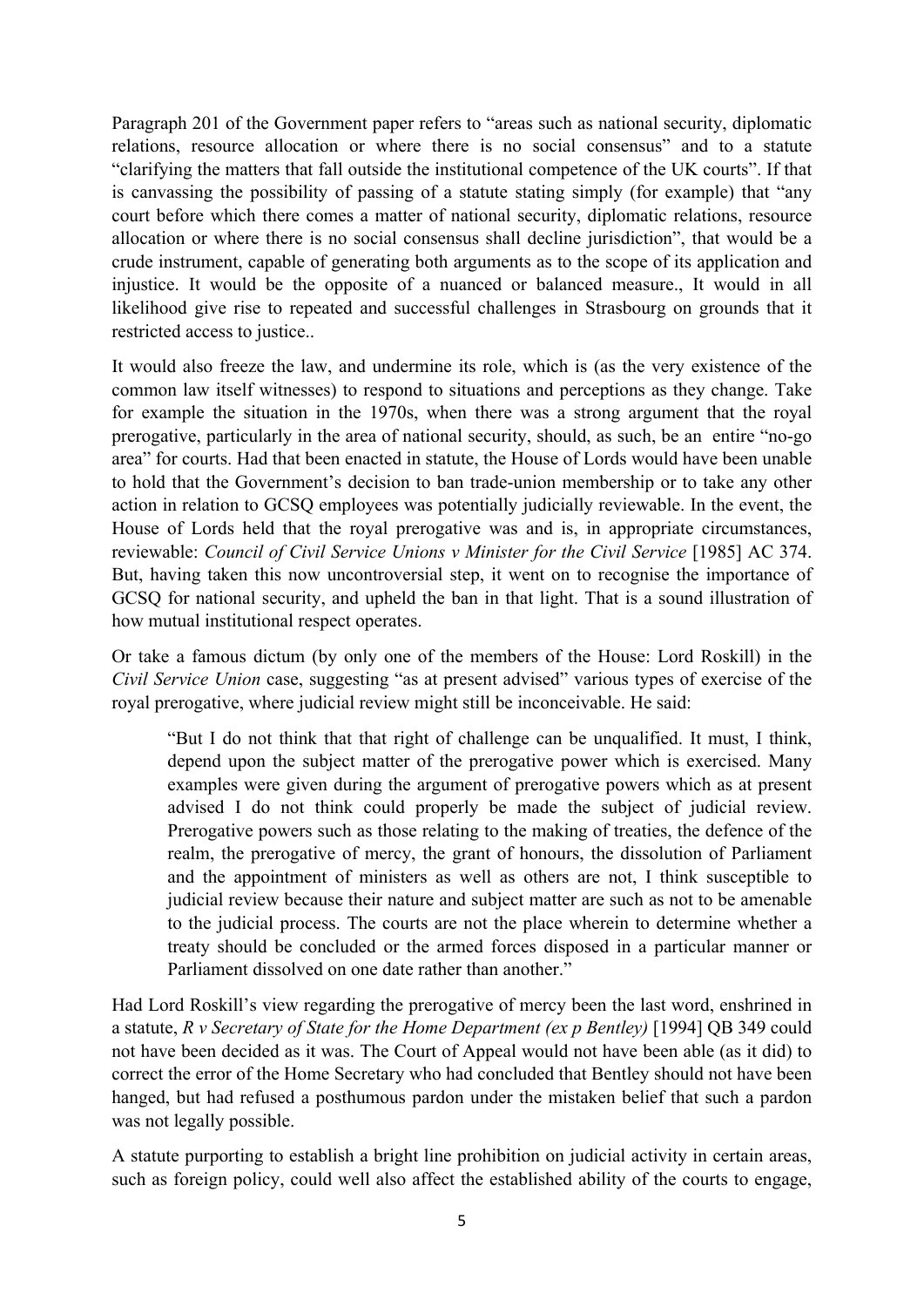cautiously, with issues involving individual rights or well-being at an international level: see e.g.

*R (Abassi) v Secretary of State for Foreign Affairs* [2002] EWCA Civ 1598 (the Foreign Office's discretion as to whether it would make representations to the USA regarding a British citizen held in Guantanamo without trial or habeas corpus: held potentially reviewable, but on the facts held that, since the Foreign Office had duly considered the position and had discussions with the US Secretary of State, there was nothing more that the court could or should require in this context.

*R (Sandiford) v The Secretary of State for Foreign and Commonwealth Affairs* [2014] UKSC 44 (Foreign Office's policy relating to legal representation of British citizen sentenced to death abroad considered, but held not irrational and so justifiable.)

A statute of the sort contemplated might also have made non-justiciable cases like *Belhaj v Straw and others* [2018] UKSC 33 (alleged involvement of British government member and/or civil servants in forced rendition of a political opponent back to Colonel Gaddafi's Libya). Such a statute might also have precluded either or both of the *Miller* decisions. For example, the first such decision *R (Miller) v Secretary of State for Exiting the European Union* [2017] UKSC 5 might have been said to involve the "making" or at least the "unmaking" of a treaty.

What even this brief overview of a complex field illustrates is that there could and would be wide ramifications to any statutory intervention. Either it would, as the IHRAR said, have to be at the level of general principle, which would be unlikely to add value to, and might detract from, the present multifactorial approach. Or, if some blunt form of limitation of the court's jurisdiction were proposed, that would be a mistake. Parliament would be being asked to decide that what would otherwise be the law should not be - and to do so in advance and without being able to foresee the precise implications in a wide range of areas and for a wide range of individuals and cases. A mere disagreement with the outcome in one or two cases is not a basis for radical intervention into the ordinary exposition and administration of the law on a case by case basis with due respect for institutional competence and in the light of the particular, sometimes novel, circumstances of individual cases, which is the present approach.

## **Q4 (Q10 in original list):**

"Has the obligation in section 3, which requires courts to interpret legislation compatibly with Convention rights "so far as it is possible to do so", shifted the role of the judiciary, as the Government states, from "their normal function in the interpretation of legislation into judicial amendment?"

The oral Answer to Q8 touched on this. The test in section 3 undoubtedly extends existing common law principles of interpretation, to enable courts to reword legislation, to bring it into conformity with Convention rights, so long as in doing this the court does not go against the grain or core intention of the legislation. The Government paper rightly recognises *re A (No 2)* [2001] UKHL 25 as probably the high-point of an expansive approach to section 3. Such an approach was long ago cut back very significantly by the qualification just mentioned which was identified in *Ghaidan v Godin-Mendoza* [2004] UKHL 30.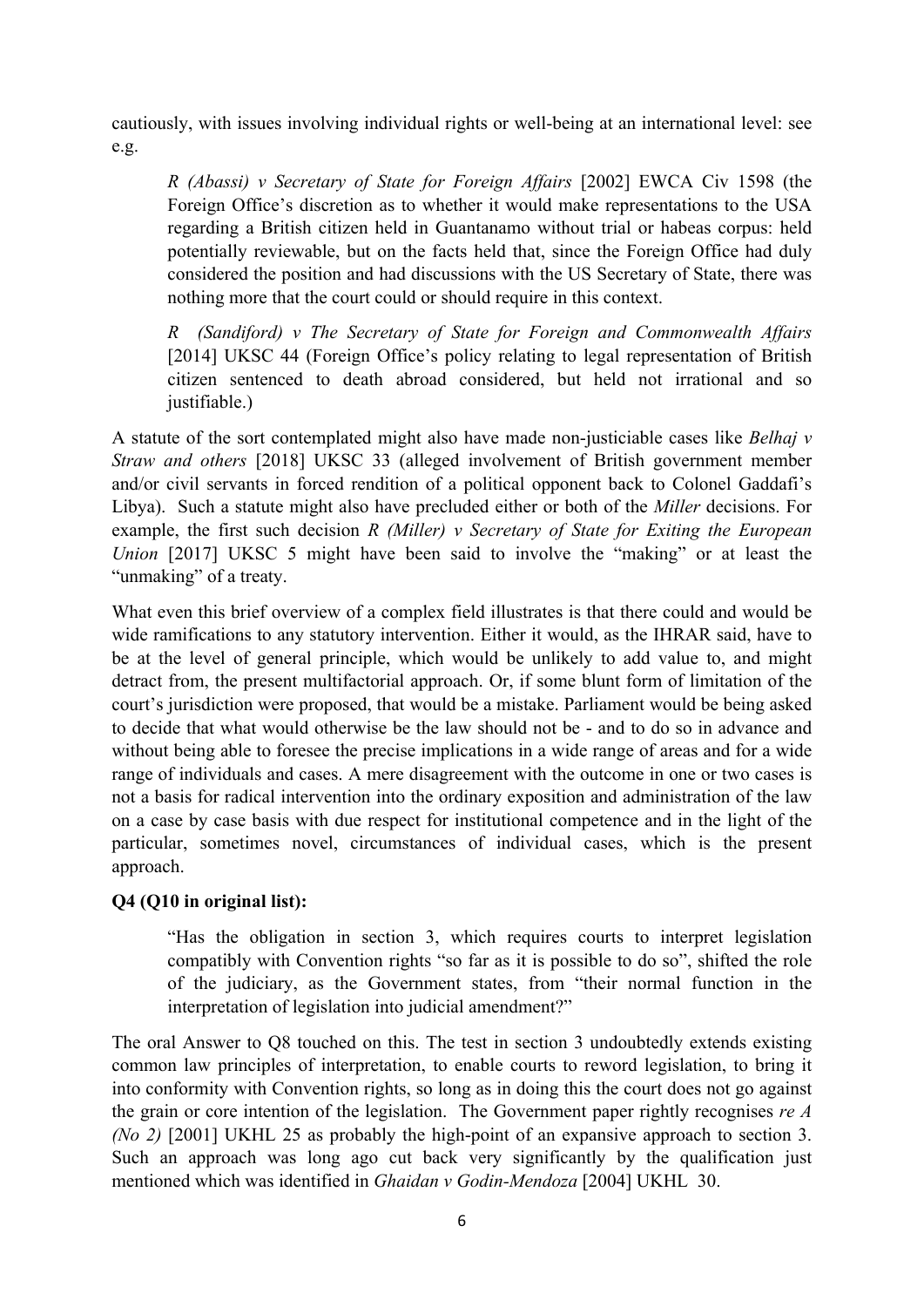The reality is also that there are other relevant interpretive principles which go in the same direction as section 3, albeit not quite so powerfully - particularly the presumption that Parliament has legislated consistently with (a) fundamental common law principles, such as the presumption of innocence, the privilege against self-incrimination and the right of access to court, as well as with (b) the United Kingdom's international obligations, where it has set out to implement these.<sup>6</sup>

It may be questioned therefore how far repeal of section 3 would have a very broad effect, though it would certainly affect the outcome of some cases, leading to some more declarations of incompatibility and differences between domestic and ECtHR outcomes.

# **Q5 (Q 12 in original list):**

"The courts are currently able to quash secondary legislation that can't be read compatibly with Convention rights. Should they be limited to making declarations of incompatibility in those circumstances – a possibility raised in the Government consultation? How would the impact of such a change be affected if section 3 were scrapped or amended as proposed?"

### **Answer to Q5:**

I refer to the points made orally by Dr Tyrrell in her answer to Q9 (page 28 of transcript), by Professor Young in hers to Q10 (transcript, page 32) and by myself also in answer to Q10 (transcript pages 32-33).

Delegated legislation is substantially administrative and does not receive the same Parliamentary debate or scrutiny as primary legislation. There have in this context been very forceful recent criticisms by House of Lords committees regarding the expansion of delegative legislative powers. The expressed purpose of the Government paper is to reinforce and underline Parliamentary sovereignty. It would run contrary to that aim and to the proper separation of powers to put secondary legislation on the same plane as primary legislation. It would, as Professor Young observed, also lead to the bizarre result that the legislation of the devolved administrations, each with its own parliament or assembly, had an inferior status in relation to domestic secondary legislation.

## **Q6 (Q14 of original list):**

<sup>6</sup> See *R v Secretary of State for the Home Department, ex parte Simms* [1999] UKHL 33, where Lord Hoffmann said: "Parliamentary sovereignty means that Parliament can, if it chooses, legislate contrary to fundamental principles of human rights. ….. The constraints upon its exercise by Parliament are ultimately political, not legal. But the principle of legality means that Parliament must squarely confront what it is doing and accept the political cost. Fundamental rights cannot be overridden by general or ambiguous words. This is because there is too great a risk that the full implications of their unqualified meaning may have passed unnoticed in the democratic process. In the absence of express language or necessary implication to the contrary, the courts therefore presume that even the most general words were intended to be subject to the basic rights of the individual. In this way the courts of the United Kingdom, though acknowledging the sovereignty of Parliament, apply principles of constitutionality little different from those which exist in countries where the power of the legislature is expressly limited by a constitutional document."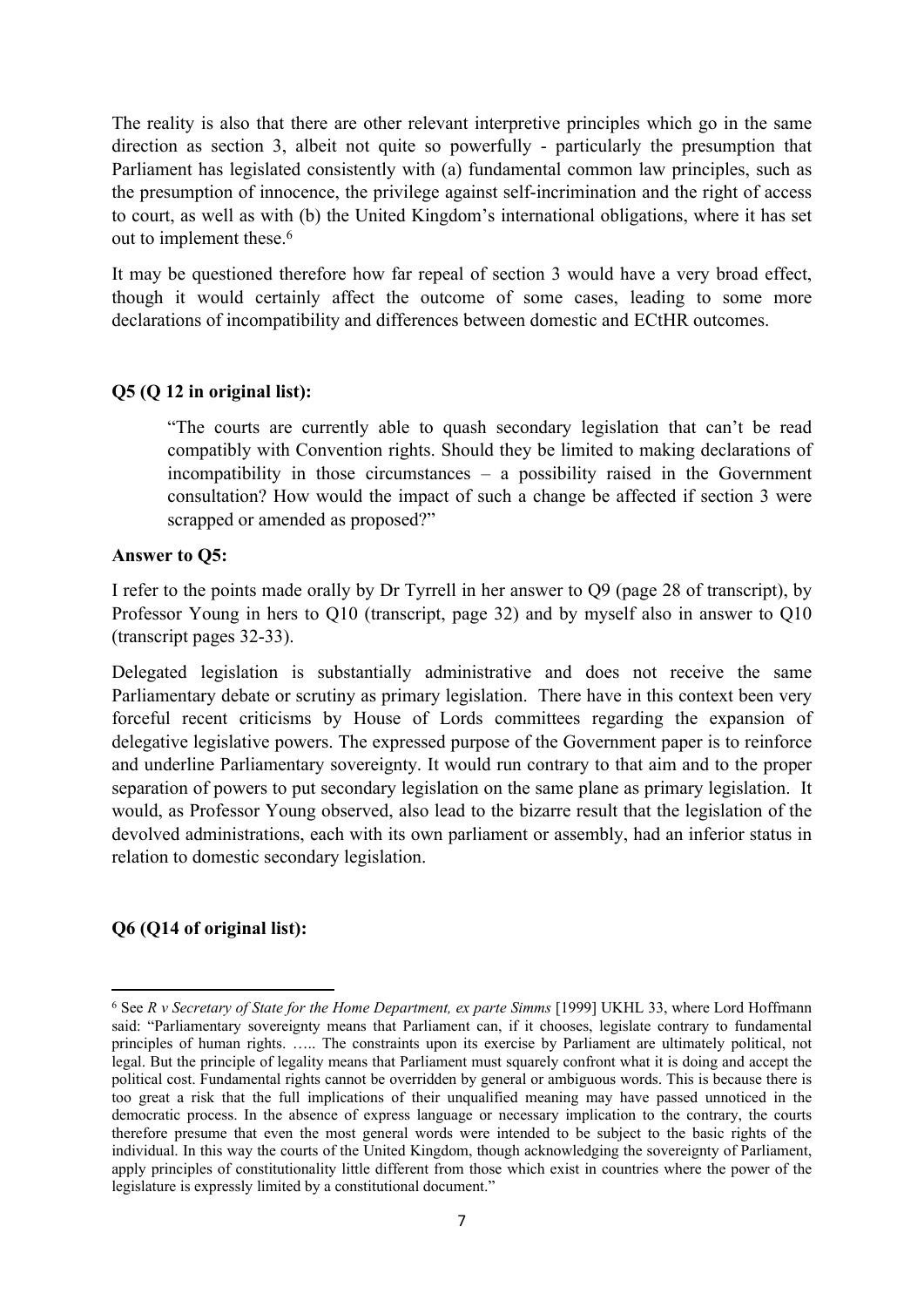"The Government has proposed revisiting the obligation on Ministers to make a statement of compatibility under section 19 HRA in respect of Bills they introduce into Parliament. Do you think there is a case for change? What would improve this arrangement?"

### **Answer to Q6:**

The present procedure appears to be a useful means of confirming that due attention has been given to the implications in the relevant context of the Convention rights as enacted domestically; and enables the Government to make clear when it intends to depart from such rights or their Strasbourg interpretation, in the very rare case that that occurs.

## **Q7 (Q15 of original list):**

"The Government consultation states that "the application of the principle of proportionality by the courts has created considerable uncertainty and impinged on the ability of elected lawmakers to balance individual rights with due respect for the wider public interest." Do you agree with that assessment?"

### **Answer to Q7:**

I do not agree with that assessment. Proportionality is a structured attempt to reflect the various, albeit necessarily sometimes over-lapping, considerations that a sensitive decisionmaker ought to have in mind. It is intended to be a tool, not to introduce a uniform standard of review. The standard of review may be more or less relaxed, taking into account the nature of the issues and relative institutional competence to address them. National security or public expenditure are, for example, areas where courts will be correspondingly respectful of governmental decisions.

I discussed the flexibility of proportionality and its sensitivity to considerations of institutional competence in *Nicklinson*, at paras 166-170.<sup>7</sup> .

Proportionality is in any event a fundamental tool of the Convention as applied by the ECtHR and in other members of the Council of Europe.

The Government paper and Professor Tomkins in his oral evidence on Q8 (transcript page 22) have focused on *DPP v Ziegler* [2021] UKSC 23. I confirm my own oral response on this case (transcript pages 25-26) and will write separately on the point on which Professor Tomkins and I disagreed. On re-reading the transcript and the case itself, I do not in fact see any substantive point to correct in what I said about the case (contrary to my statement on page 23 that "I stand corrected").

## **Q8 (Q17 in original list):**

<sup>7</sup> Also in *Pham v Secretary of State for the Home Department* [2015] UKSC 19,,para 96, where I approved its description as "a tool directing attention to different aspects of what is implied in any rational assessment of the reasonableness of a restriction".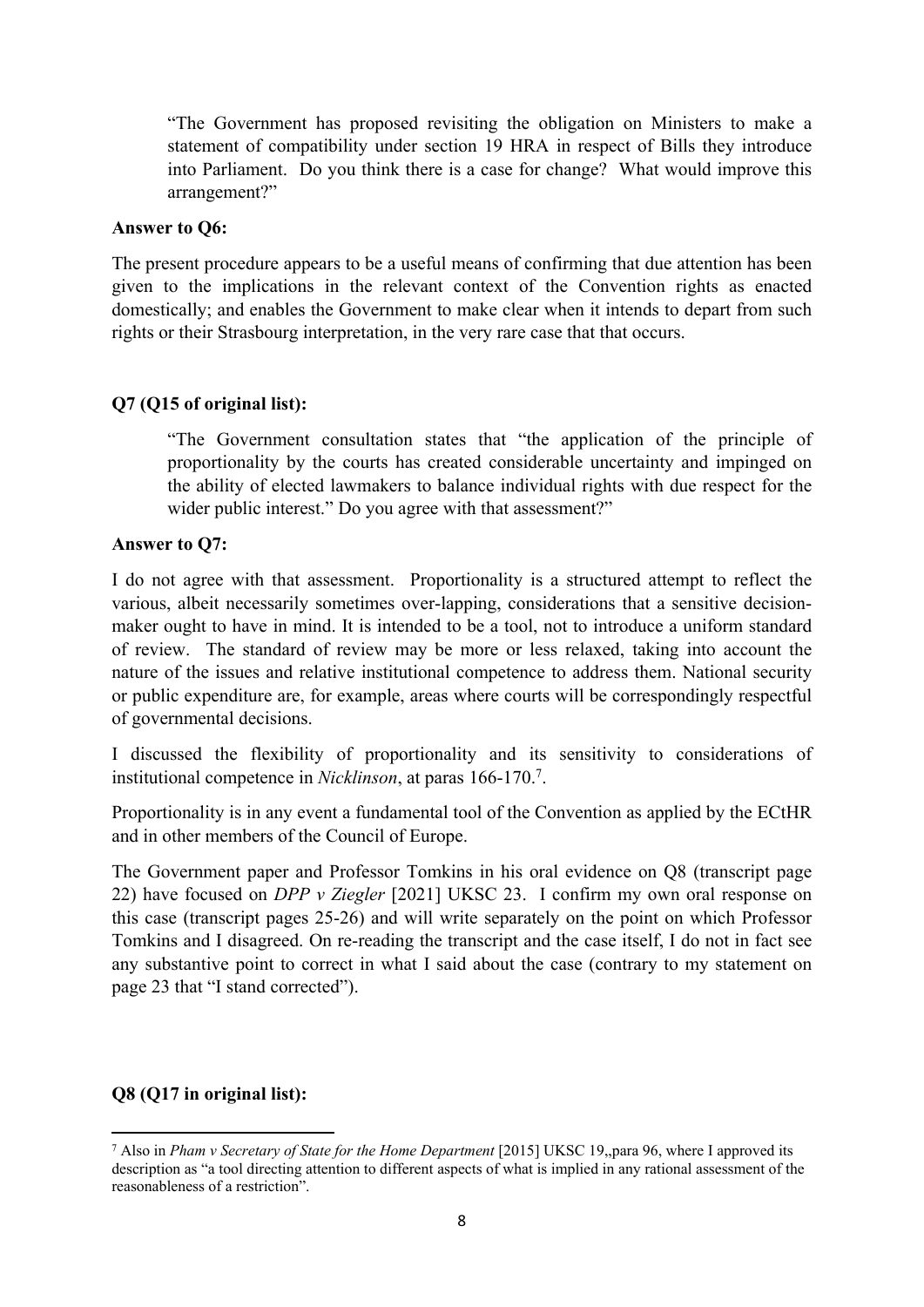"The Government is proposing changes to section 6 of the Human Rights Act, which makes it unlawful for a "public authority" to act in a way which is incompatible with a Convention right. Is the law sufficiently clear for bodies to determine when they are exercising functions of a public nature for the purposes of section 6? Should Parliament seek to clarify the definition of public authorities in legislation, or should this be left to the courts?

a. Is there any justification for broadening the defence available in section 6(2) to provide that wherever public authorities are clearly giving effect to primary legislation, then they cannot be found to be acting unlawfully?"

### **Answer to Q8:**

Whether a body ought to be regarded as a "public authority" for the purposes of the Human Rights Act is a multifactorial judgment of a kind which courts are probably best placed to undertake on a case by case basis in the light of all the case's characteristics. Parliament can always reverse a particular decision that a body is (or is not) a public authority under the Act - as it did following *YP v Birmingham City Council* [2007] UKHL 27, when it reversed the House of Lords majority decision that a health care company contracted by the local authority was not a public authority.

As to sub-question a), there is no justification for any such "broadening of the defence available in section 6(2)".

If a local authority is both clearly and actually giving effect to primary legislation, it is already protected.

What I believe may be being suggested is, however, that a local authority which is not in fact giving effect to primary legislation, but believes wrongly that it is, should be immune. That would mean there were two laws: the actual (but unenforceable) law and the local authority's "personal belief law" which, if established (presumably by evidence from the relevant local authority's officers), would render it immune and deprive a claimant of the protection of the actual law. The rule of law would then be replaced by the rule of personal belief.

#### **Q9 (Q18 of original list):**

"Do you think requiring public bodies to actively take steps to protect Convention rights, known as "positive obligations", has led to courts deciding questions of public policy? Is there any case for introducing legislative changes to limit the scope of "positive obligations" on public authorities?"

#### **Answer to Q9:**

That there has been an expansion of, for example, the Article 2 and 3 ancillary duties to investigate beyond situations where state actors may have been involved is a matter on which I commented in *Commissioner of Metropolitan Police v DSD (the Warboys case)* [2018] UKSC 11. I understand the cost and administrative burden involved in giving effect to some